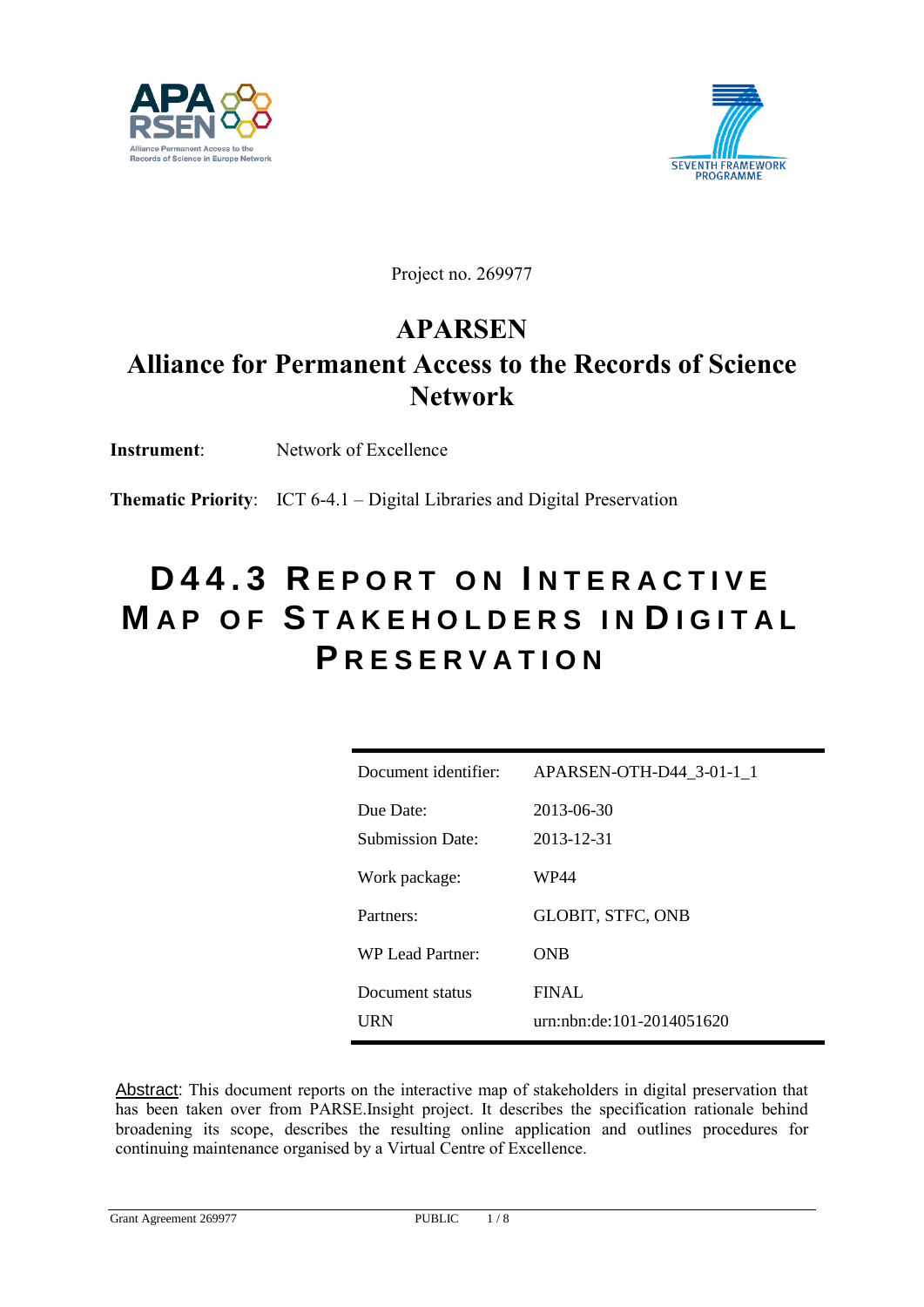*Project: APARSEN Doc. Identifier: APARSEN-OTH-D44\_3-01-1\_1*

| 11010000011111111111111                   |                               |
|-------------------------------------------|-------------------------------|
| Doc. Identifier: APARSEN-OTH-D44 3-01-1 1 |                               |
|                                           |                               |
| <b>Delivery Type</b>                      | Other                         |
| <b>Author(s)</b>                          | Gerald Jäschke, Simon Lambert |
|                                           |                               |
| <b>Approval</b>                           | Simon Lambert, David Giaretta |
| <b>Summary</b>                            |                               |
| <b>Keyword List</b>                       | Stakeholders, Interactive map |
| <b>Availability</b>                       | Public                        |

### **Document Status Sheet**

| <b>Issue</b>                                                                                  | <b>Date</b>                                              | <b>Comment</b> | <b>Author</b>  |
|-----------------------------------------------------------------------------------------------|----------------------------------------------------------|----------------|----------------|
| $0_1$                                                                                         | 24 June 2013                                             | First draft    | Simon Lambert  |
| Final version with input from Gerald<br>$1_{0}$<br>30 June 2013<br>Jäschke and David Giaretta |                                                          |                | Gerald Jäschke |
| $1_{0}$                                                                                       | 31 Dec 2013<br>David Giaretta<br>Update wrt stakeholders |                |                |
|                                                                                               |                                                          |                |                |
|                                                                                               |                                                          |                |                |
|                                                                                               |                                                          |                |                |
|                                                                                               |                                                          |                |                |

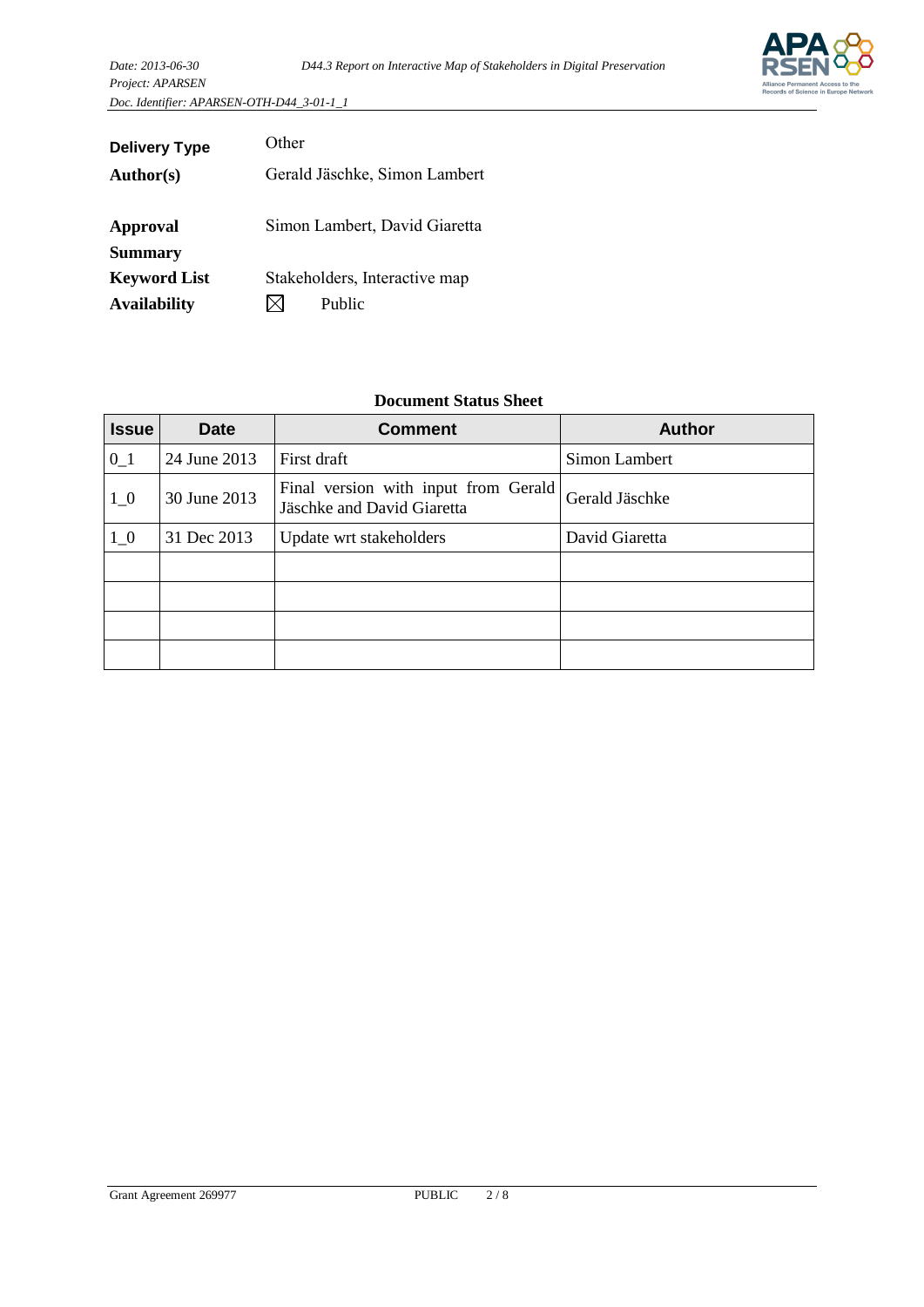

### **Project information**

| Project acronym: <b>APARSEN</b> |                                                                                        |
|---------------------------------|----------------------------------------------------------------------------------------|
|                                 | Alliance for Permanent Access to the Records of<br>Project full title: Science Network |
| Proposal/Contract no.: 269977   |                                                                                        |

|          | Project coordinator: Simon Lambert/David Giaretta                          |
|----------|----------------------------------------------------------------------------|
| Address: | STFC, Rutherford Appleton Laboratory<br>Chilton, Didcot, Oxon OX11 0QX, UK |
|          | Phone:   +44 1235 446235                                                   |
|          | Fax: +44 1235 446362                                                       |
|          | Mobile:   +44 (0) 7770326304                                               |
|          | E-mail: simon.lambert@stfc.ac.uk / david.giaretta@stfc.ac.uk               |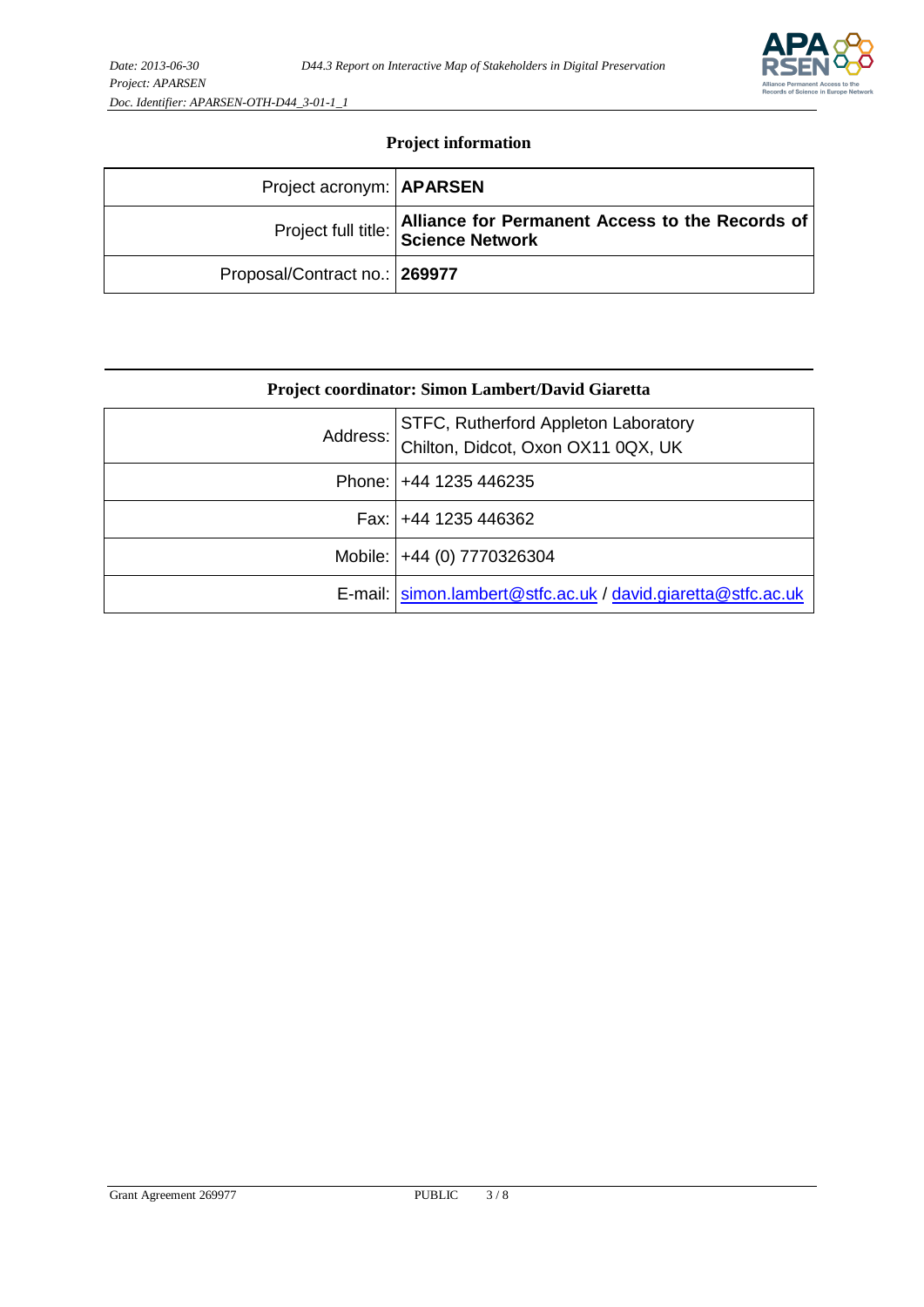

### **CONTENT**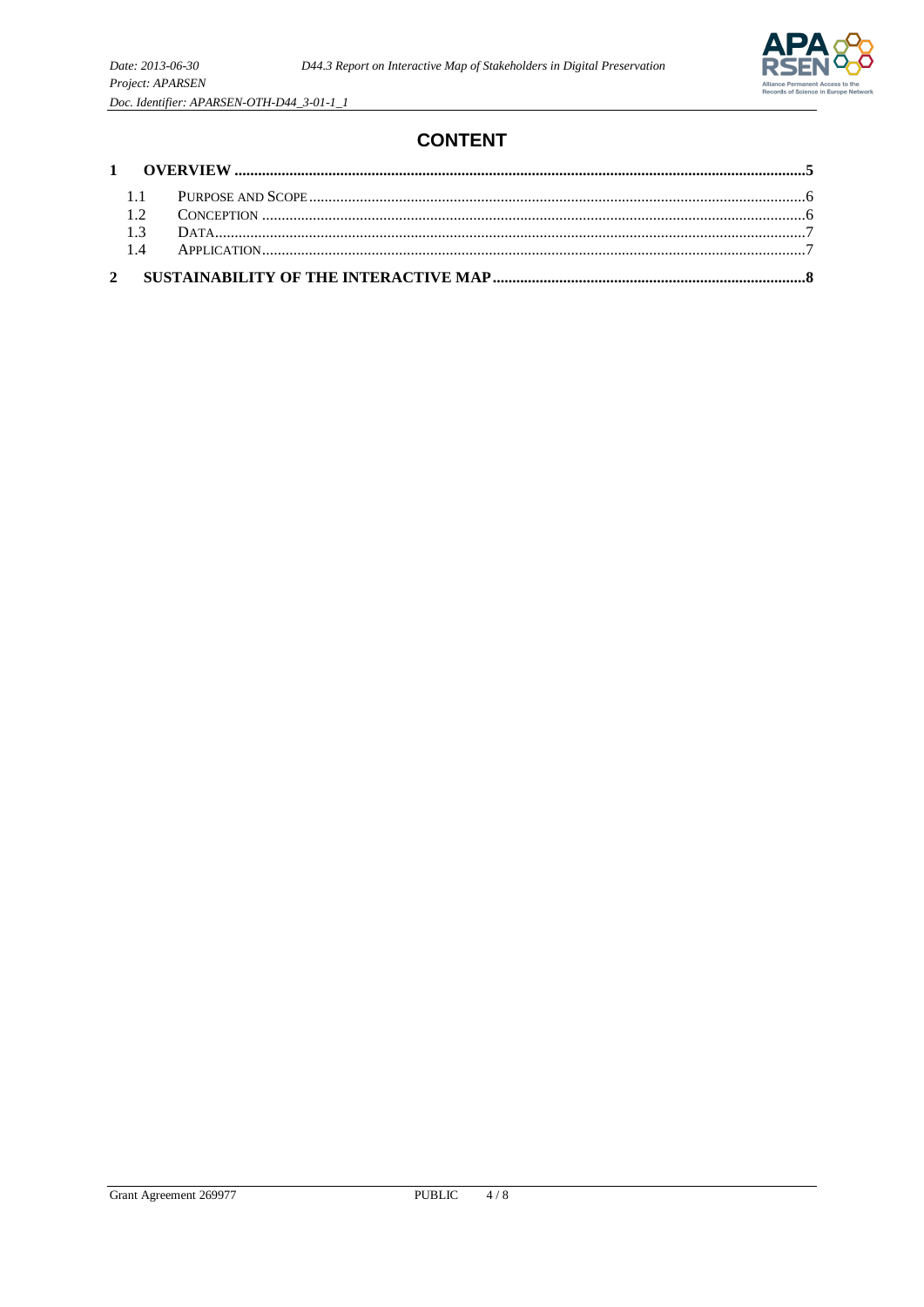

### <span id="page-4-0"></span>**1 OVERVIEW**

This document represents Deliverable D44.3, 'Interactive map of stakeholders in digital preservation'. The deliverable is classified as 'Other' rather than 'Report' — it is the online map itself — but this report is submitted to explain the intent behind the repository, the way it has been implemented, and to give a brief overview of it.

The interactive map (Figure 1) is located on the APARSEN public website at:

[http://www.alliancepermanentaccess.org/index.php/community/stakeholders/interactive-map-of](http://www.alliancepermanentaccess.org/index.php/community/stakeholders/interactive-map-of-actors-and-stakeholders/)[actors-and-stakeholders/](http://www.alliancepermanentaccess.org/index.php/community/stakeholders/interactive-map-of-actors-and-stakeholders/)

# The Interactive Map visualises active<br>stakeholders in Digital Preservation research in Europe.



**Figure 1 Interactive map - section of stakeholders to display**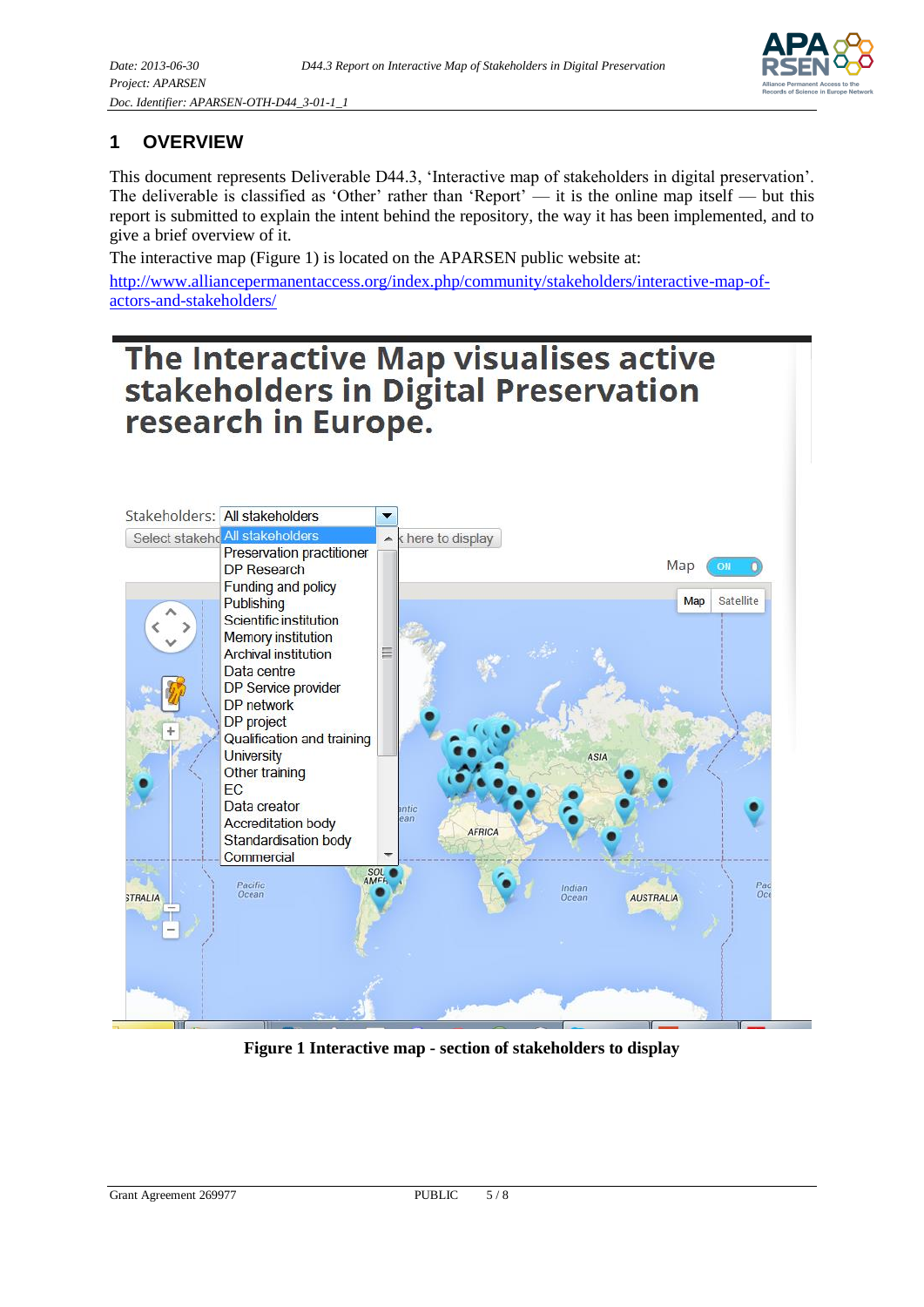*Project: APARSEN Doc. Identifier: APARSEN-0* 



| Please provide details of other organisations which you think should be added: |  |    |  |
|--------------------------------------------------------------------------------|--|----|--|
| Your Name (required)                                                           |  |    |  |
| Your Email (required)                                                          |  |    |  |
| Organisation to be added(required)                                             |  |    |  |
| Full address (Street address, City, Zip/Postcode, Country)(required)           |  |    |  |
|                                                                                |  |    |  |
|                                                                                |  |    |  |
|                                                                                |  |    |  |
|                                                                                |  |    |  |
|                                                                                |  | лÍ |  |
| Latitude, longitude (if available)                                             |  |    |  |
| Description                                                                    |  |    |  |
|                                                                                |  |    |  |
|                                                                                |  |    |  |

**Figure 2 Form for user input - additional organisations or corrections**

### <span id="page-5-0"></span>**1.1 PURPOSE AND SCOPE**

The interactive map is intended to be a useful resource for identifying stakeholders in the field of digital preservation across Europe and world-wide by geographical reference. It is aimed to become a permanent online service. It originated with the earlier PARSE.Insight project but has been much enhanced to match the scope of APARSEN.

### <span id="page-5-1"></span>**1.2 CONCEPTION**

Stakeholders comprise organisations active in the field of Digital Preservation. Not included are individuals and virtual organisations. The register is structured by categories defined by "role in Digital Preservation"; it factors in categories from the PARSE.Insight, ODE, and APARSEN projects as well as APARSEN work packages and was finalized in the scope of WP11:

- Preservation practitioner
- DP Research
- Funding and policy
- Publishing
- Scientific institution
- Memory institution
- Archival institution
- Data centre
- DP Service provider
- DP network
- DP project
- Qualification and training
- University
- Other training
- $E\Gamma$
- Data creator
- Accreditation body
- Standardisation body
- Commercial
- Media
- APA
- APARSEN
- SCIDIP-ES
- Library
- National archive
- National library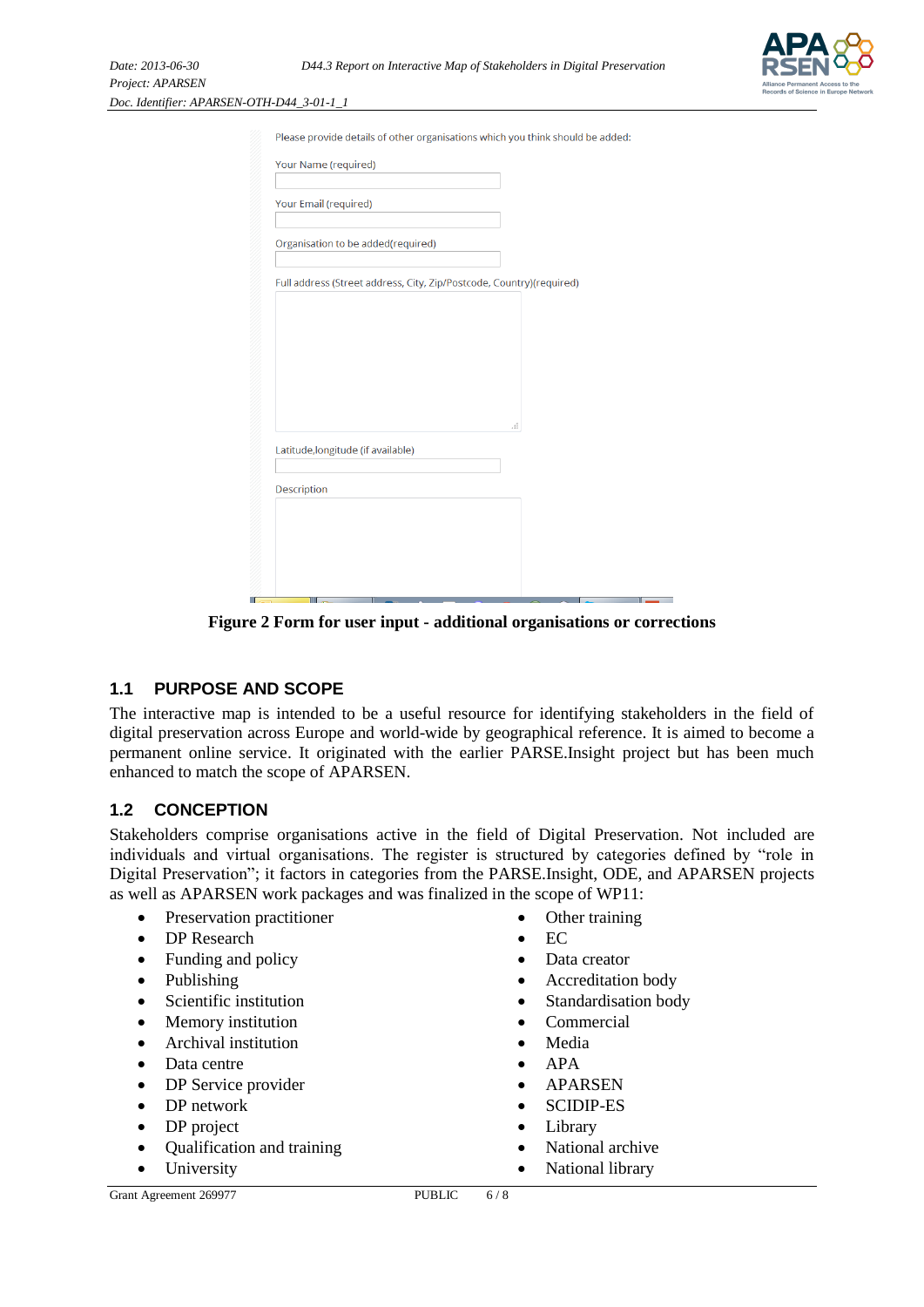

### <span id="page-6-0"></span>**1.3 DATA**

The stakeholder register underlying the interactive map started out as an exact copy of the PARSE.Insight data, covering key-players in the European e-infrastructure with a focus on digital preservation. As the initial dataset had to be considered out-dated in the meantime, APARSEN initially cleansed and updated the extant data. Corrections and improvements include, but are not limited to:

- Determining actual postal addresses
- Removing virtual organizations like research and development projects
- Removal of non-countries "Europe" and "Worldwide"
- Re-indexing along broader category scheme
- Integration of stakeholders identified in WP42 and WP45

### <span id="page-6-1"></span>**1.4 APPLICATION**

The underlying client and server software were enhanced deliberately. The most prominent features added:

- Address, postal code and department fields per organisation
- Accurate geocoding considering ; so far the interactive map only resolved down to city level
- Multiple categorizations per organisation